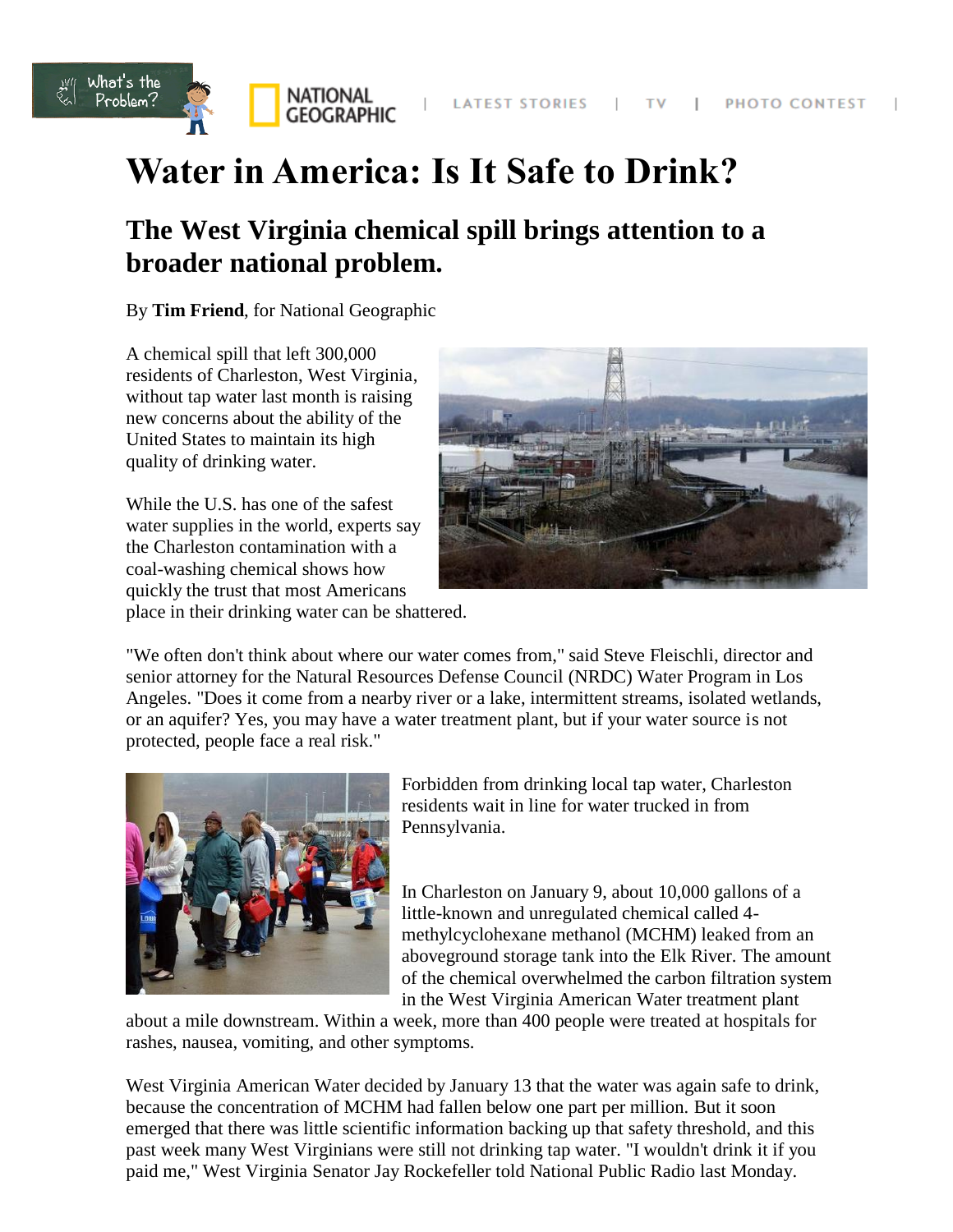## **Leaky Ponds of Coal Ash**

While Congress was holding hearings on the West Virginia incident, the next one happened. On February 2, up to 82,000 tons of toxic coal ash spilled into the Dan River, near the border of North Carolina and Virginia, from a pond at a closed Duke Energy power plant. This week state health officials warned people not to swim in the river or eat fish from it.



A woman shows her hand covered with wet coal ash from the Dan River.

The Associated Press reported February 13 that the U.S. Attorney's Office in Raleigh has launched a criminal investigation into the spill, seeking records from Duke Energy and the North Carolina Department of Environment and Natural Resources—which had sued Duke last August for unpermitted discharges at Dan River and five other power plants.

"When you leave behind metals and radioactivity," said [Robert B. Jackson,](http://biology.duke.edu/jackson/) an environmental scientist at Duke University in Durham, North Carolina. "The ash is quite toxic. The waste products we create to produce energy, the waste we generate every day, are a threat to drinking water quality."

Coal ash contains arsenic, mercury, lead, thallium, and other dangerous contaminants. At power plants it is mixed with water, forming a slurry that is stored in large ponds. According to the Southern Alliance for Clean Energy, 40 percent of the country's coal ash ponds are located in the southeast and contain 118 billion gallons of toxic material. Most of these impoundments, like the one on the Dan River, are located near major waterways.

This home was engulfed by ash sludge after the failure of a storage cell near Kingston, Tennessee, in December 2008.

#### *PHOTOGRAPH BY J. MILES CARY, KNOXVILLE NEWS SENTINEL, AP*

In 2008, the dike at an impoundment in eastern



Tennessee failed at the Tennessee Valley Authority Kingston Fossil Plant. More than 5.4 million cubic yards of coal ash spilled from the site and spread across more than 300 acres of land and water. Tests of nearby river water showed levels of lead and thallium exceeded safety limits for drinking water, but the TVA said at the time that the toxic metals were filtered out by water treatment processes. The TVA spent a year and a half cleaning up the sludge.

In 2000, the bottom of a coal ash pond in Kentucky crumbled and released an estimated 306 million gallons of slurry. Water supplies for 27,000 people were contaminated.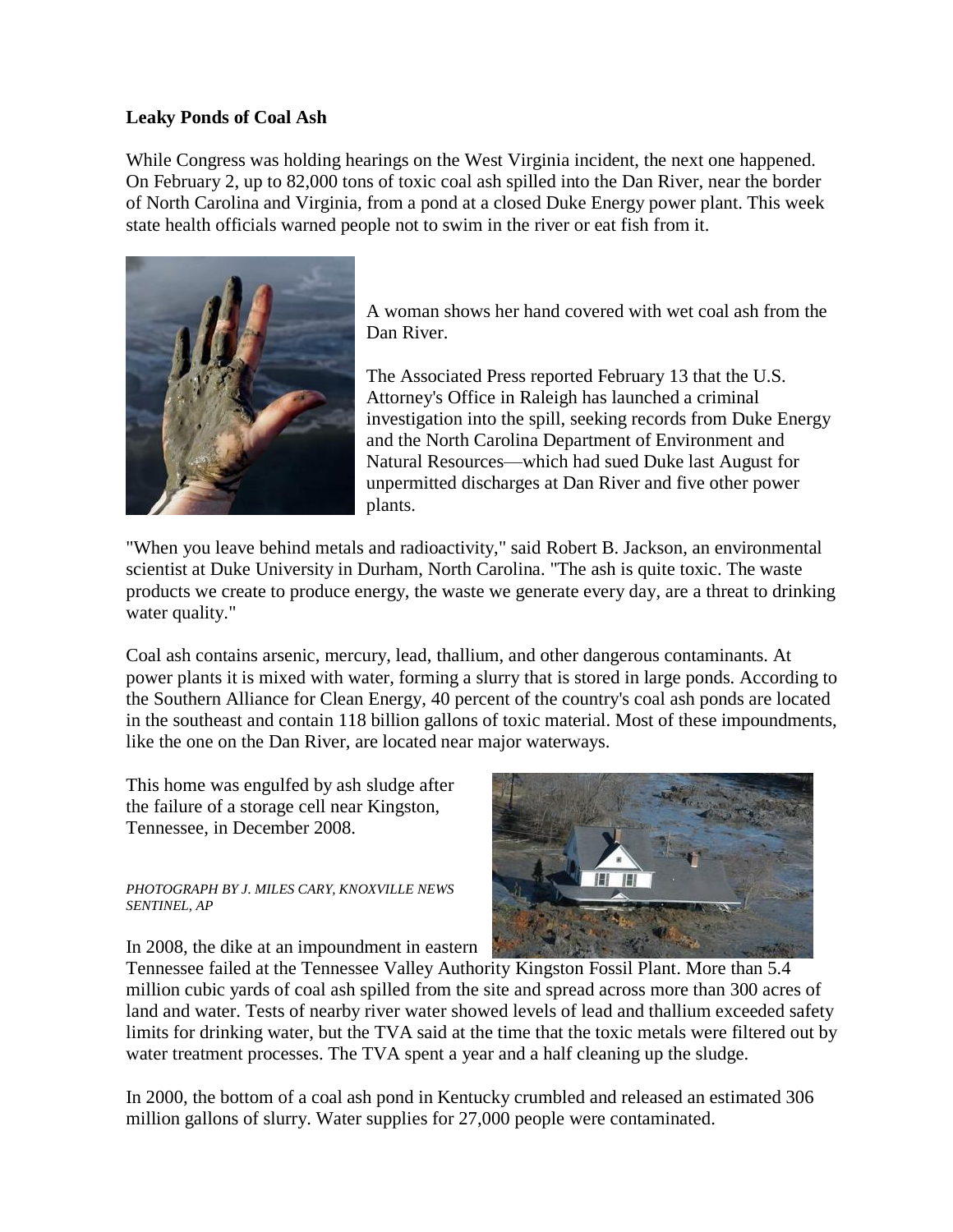Following the Tennessee spill, the U.S. Environmental Protection Agency identified 676 coal ash impoundments at 240 facilities, assigning a "high hazard" rating to 45 ponds. The rating indicates that a failure would probably cause loss of human life.

# **Droughts, Floods, and Hogs**

Another threat, Jackson said, is severe weather. Research suggests that dry regions will become drier and wet regions wetter as a result of climate change. Both extremes pose significant challenges for maintaining safe drinking water.

Hogs from a farm about ten miles south of Trenton, North Carolina, wait for rescue on top of a barn after flooding from Hurricane Floyd in 1999.



Jackson pointed to a 1999 hurricane that flooded hog farms in North Carolina. "Hurricane Floyd came through and flushed the contents of the hog waste lagoons out into the streams and rivers," he said. The result was widespread fecal contamination of drinking water. More than decade after Floyd, North Carolina still has more than 4,000 hog waste lagoons.

At the other extreme of the weather spectrum is drought. Laurel Firestone, founder of the Community Water Center, a nonprofit advocacy group based in Visalia, California, said the most severe drought in California history may have a dramatic effect on water quality.

In a 2012 report prepared for the California State Water Control Board, scientists from the University of California at Davis found that about 254,000 people in the Tulare Lake Basin and Salinas Valley are currently at risk for nitrate contamination of their drinking water. In one of the nation's most productive farming regions, nitrates from heavily fertilized fields leach into the groundwater. "Many small

communities cannot afford safe drinking water treatment," the report said.

As a result of the current drought, farmers are having to rely on groundwater to irrigate their fields—which inevitably raises the concentration of nitrates in the water left in the ground. "The California drought is exacerbating problems that already existed," Firestone said. "Those being affected first are people who depend on the shallow wells. They are canaries in the coal mine." Exposures to high levels of nitrates can cause death, miscarriages, and blue baby syndrome, she said.